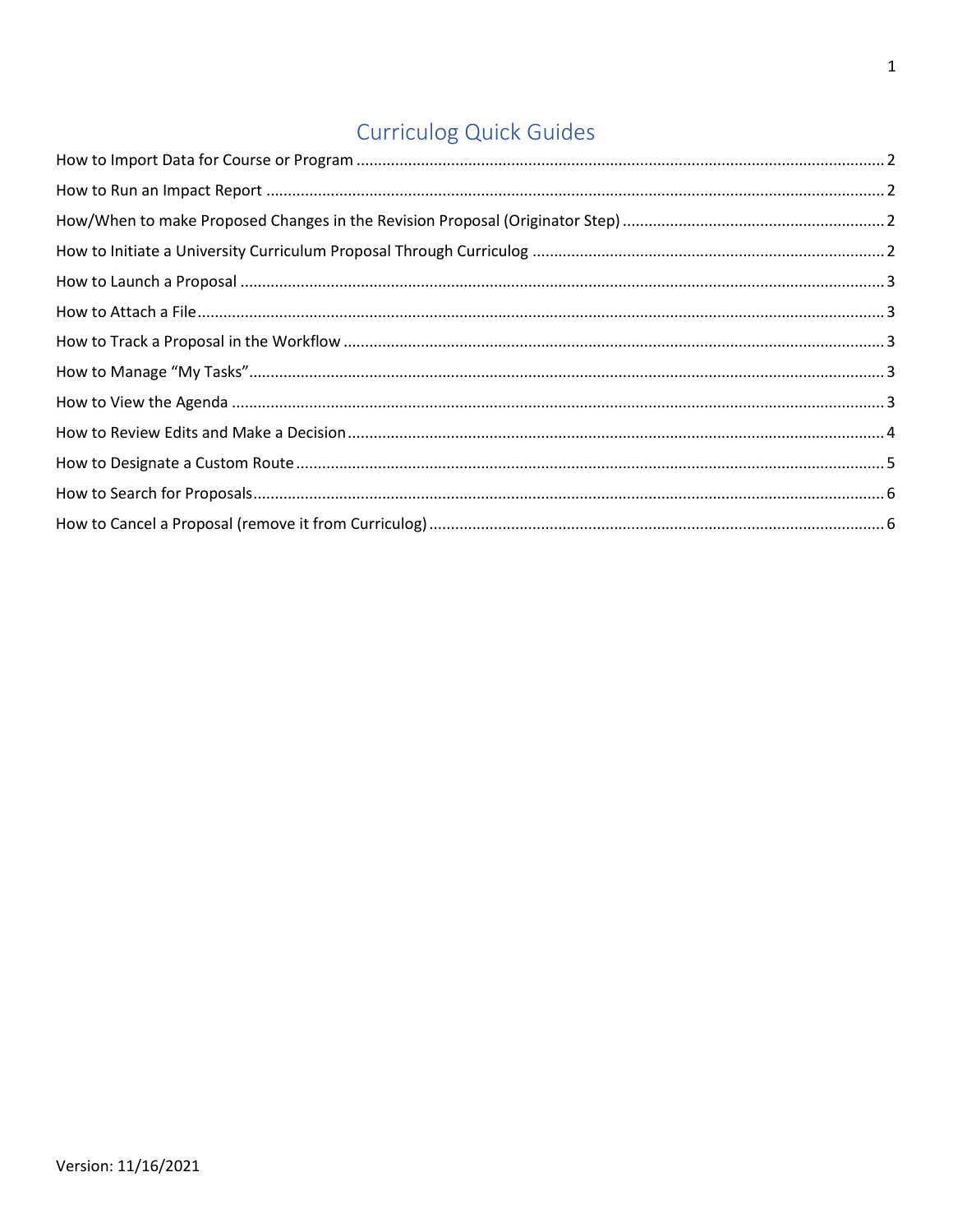# <span id="page-1-0"></span>How to Import Data for Course or Program

- 1. Start a proposal by selecting "New Proposal" on the Curriculog Proposal page.
- 2. Select "Run Impact Report" on the top left corner of the form.
	- a. For program proposals the selection of "Program" under "Program Type" must occur first.
- 3. Select the catalog year in which the change will occur.
- 4. Utilize the desired search criteria and select search to pull the desired course or program data.
- 5. Import all check marked data by selecting "Import This Item".

#### <span id="page-1-1"></span>How to Run an Impact Report

- 1. Start a new proposal, import data, fill in blank required fields.
- 2. Select "Run Impact Report" at the top of the form.
- 3. Select the "Catalog" for the catalog year in which the proposal is for under the Acalog category.
	- a. This should be the immediate next catalog year.
- 4. Select "Generate Report".
- 5. Copy and paste the report to the proposal where designated under "Copy & Paste the Impact Report in this Field".

# <span id="page-1-2"></span>How/When to make Proposed Changes in the Revision Proposal (Originator Step)

- 1. Start a new proposal, import data, fill in all blank required fields.
	- a. Do not make proposed edits to the course or program details yet.
- 2. Launch the proposal by selecting "Validate and Launch Proposal". If there are no errors, then select "Launch".
	- a. If items are missing or in error, you will receive a message detailing the issues to correct. Correct the errors and reselect "Validate and Launch Proposal".
- 3. Go to "My Proposals" under the "Proposals" tab on the Curriculog home back. Select the proposal to edit.
	- a. The proposal is in the "Originator" Step which allows the originator of the proposal to make edits, so they are tracked appropriately for others in the workflow to review.
- 4. Make the proposed edits to the course or program details desired.
	- a. Make sure to hit save under each section where edits are made.
- 5. Once all edits are made, select the "Decision" tab on the right of the page, followed by "Approve", and "Make My Decision" to fully submit the proposal with the requested changes.

## <span id="page-1-3"></span>How to Initiate a University Curriculum Proposal Through Curriculog

- 1. Log into [Curriculog](https://adfs.floridapoly.org/adfs/ls/?SAMLRequest=hVNNj9owEL3vr4hyhxA%2BFmQBEoV%2BIFFAQHvopZo4E9aqY6eeSZf992sHtrBSRX2J9fze87zxZExQ6krMan4yO%2FxdI%2FFDFJ1KbUg0R5O4dkZYIEXCQIkkWIr97OtKdNsdUTnLVlodvxPd1wAROlbWBNFyMYk364%2Brzefl%2Bueon6ZZIQf9x14fc%2BwMs6LXG0EXR8MszQaP%2FWI47HYgDcLv6Mh7TGJv2RgR1bg0xGDYg51u2ko7re7okPZEmopB%2F0dgLXw%2BZYAb5RNzRSJJIC%2BoXWjrVA6V1S9t644NmGhKgmp7SflBmVyZ4%2F142ZlE4svhsG1tN%2FtDsJi9hZ5bQ3WJbo%2Fuj5L4bbe6FpKrIzjZIrLt87Ytta3zRILWGchf8dQ7RdE49Fg0gd30f9oSGXJgGCe3qqtPJdY%2BwnKxtVrJlwYP65N1JfD9pAFReatoqIIdGFJoOP5rMtPaPs8dAuMkZldjHCXvrr5MHObN%2FPnWMJ44mtuyAqcovBGeQPIl9zX7LX2u%2FUDtsJjenTkpZOB5eOs%2Fz9bl4VFR%2BrsPofDKOr606J%2Fm56qTO2VPH96Ob3%2Bm6Ss%3D&RelayState=https%3A%2F%2Fdigarc-sso.digarc.cloud%2Ffloridapolytechnic%2Fcurriculog%2Fsso) utilizing a Florida Poly Net ID username and password.
	- a. Each faculty and department chair has access to Curriculog.
- 2. Select the "Proposal" tab at the top left-hand corner of the Curriculog home page.
- 3. Select the "New Proposal" button.
- 4. Select the appropriate form for the desired proposal by clicking on the check mark next to the name.
- 5. Import the data, fill in all blank required fields, validate and launch the proposal.
	- a. For revision proposals an additional originator step is required. Proposed changes are made after the launch, and the originator will then approve their proposal to move it into the workflow.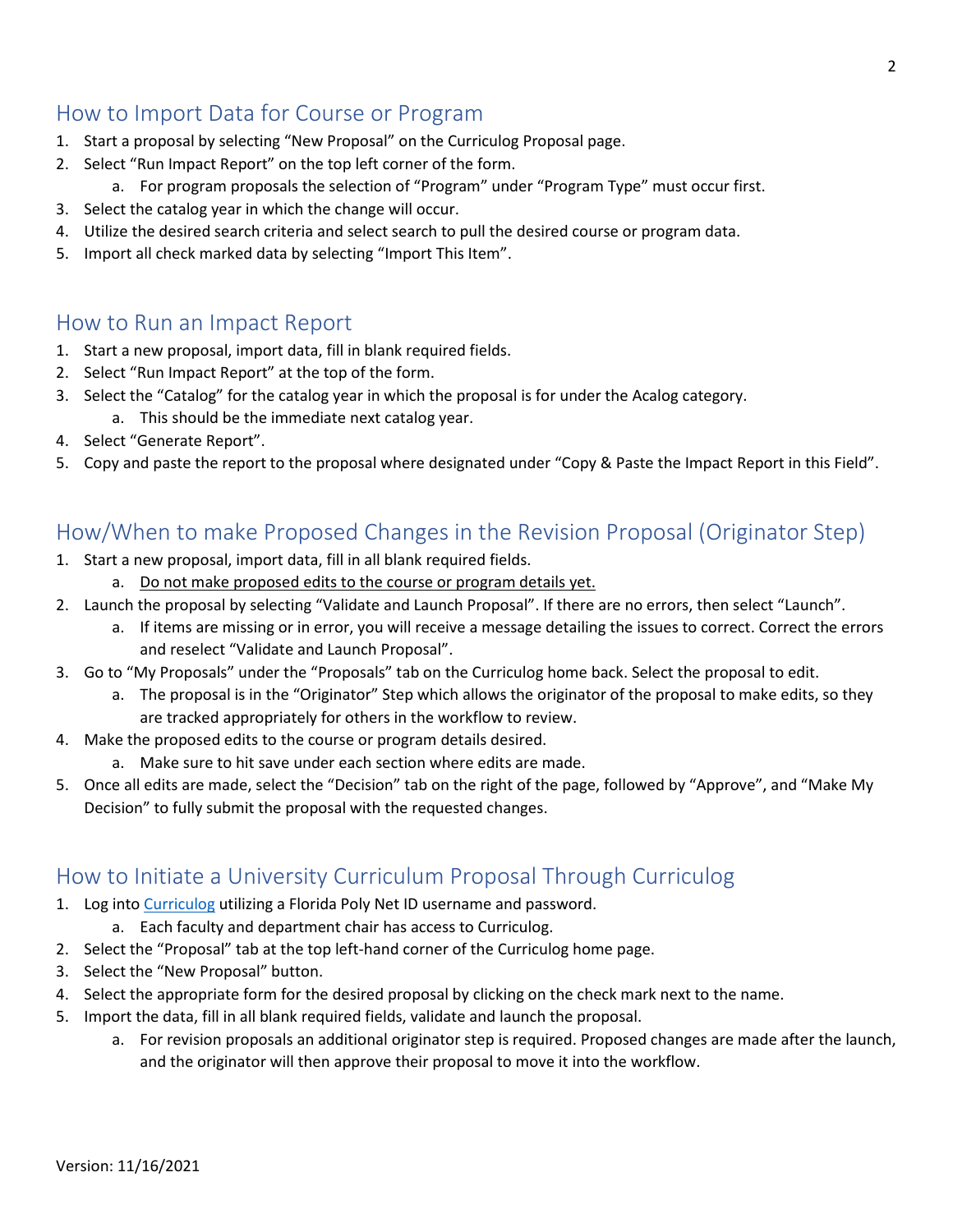# <span id="page-2-0"></span>How to Launch a Proposal

- 1. Start a new proposal, import data, attached required documents, fill in all blank required fields.
- 2. Select "Validate and Launch Proposal".
	- a. For new or deletion proposals this moves the proposal on in the workflow and completes the launch.
- 3. For revision proposals, then go to "My Proposals" under the "Proposals" tab. Select the proposal.
- 4. Make desired changes and select "Save" under each section where changes are made.
- 5. Select the "Decisions" tab on the right side of the proposal form.
- 6. Select "Approve" followed by "Make My Decision".
	- a. This completes the launch, and the proposal has moved on in the workflow.

#### <span id="page-2-1"></span>How to Attach a File

- 1. Start a new proposal, import data, fill in all blank required fields.
- 2. Select the "Files" tab on the right side of the form.
- 3. Select "Choose File" and select the desired file.
- 4. Select "Upload".

#### <span id="page-2-2"></span>How to Track a Proposal in the Workflow

- 1. Select the proposal under "Proposals" in the Curriculog home page.
- 2. Select the "Workflow Status" tab on the right side of the proposal form.
- 3. Each step in the workflow is defined here. P
	- a. Participants listed are under each step with their decision.
	- b. The progress of each step is provided (ex. working, incomplete, approved).

## <span id="page-2-3"></span>How to Manage "My Tasks"

- 1. Proposals listed here required action.
	- a. Proposals provide the title of the course or program. As well, the proposal type is categorized below the title.
	- b. A brief overview of the workflow is provided by green thumbs up sign and a red thumbs down sign.
	- c. The last activity date is provided here.
- 2. Select the desired proposal to review and make the desired decision.

#### <span id="page-2-4"></span>How to View the Agenda

- 1. Select the "Agendas" tab at the top of the Curriculog webpage.
- 2. Select "My Agendas" to review new agenda items.
	- a. Agendas are posted at least 24 hours prior to the committee meeting.
- 3. Select "All Agendas", "My Archived Agendas", or the "Archived Agendas" to view past agendas.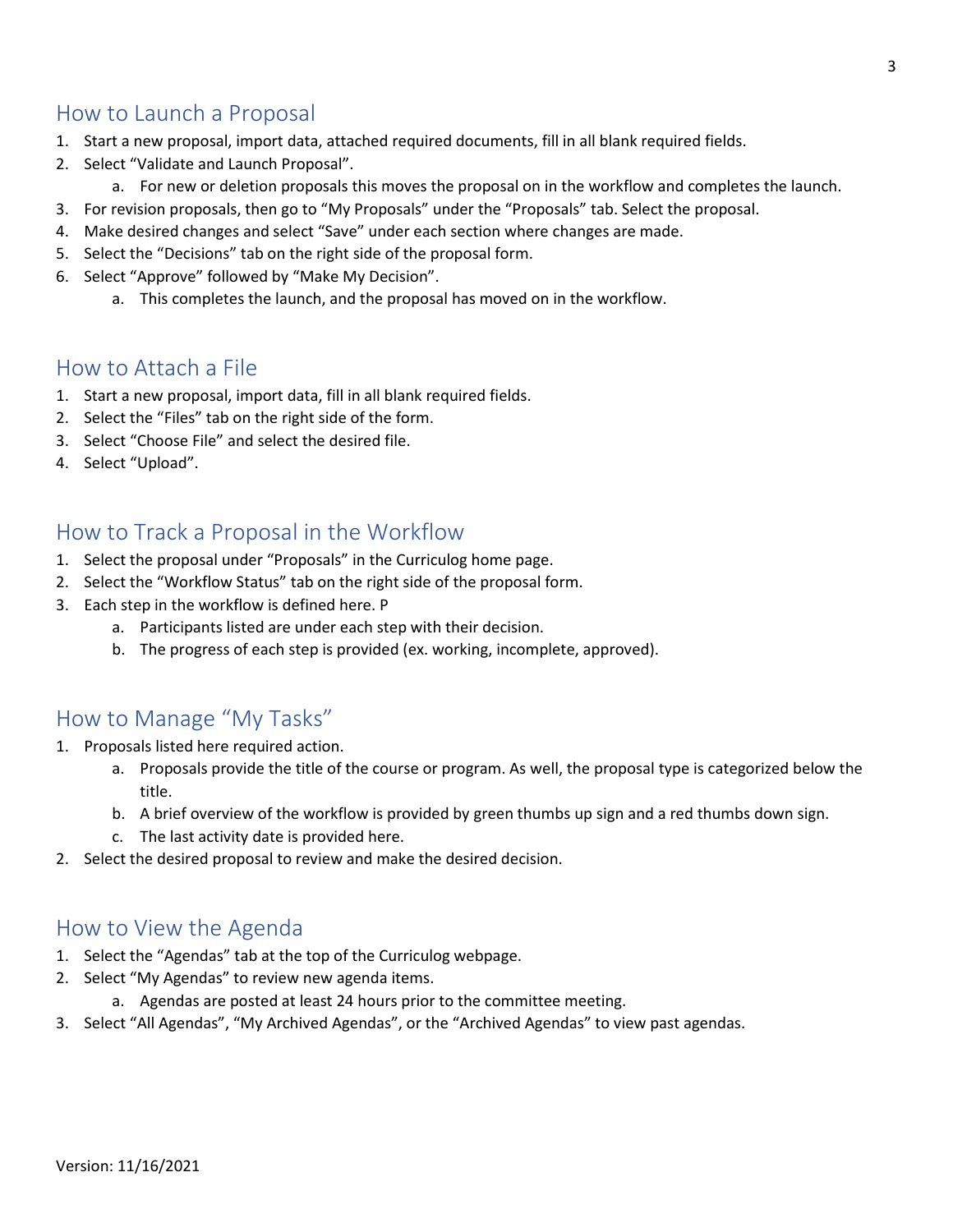# <span id="page-3-0"></span>How to Review Edits and Make a Decision

- 1. Select the proposal.
	- a. A proposal may be found under:
		- i. *My Tasks* if an action is required of you.
		- ii. *My Proposals* if it is your proposal.
		- iii. *All Proposal* all proposals with search abilities.
- 2. Select the view under "User Tracking" within the "Discussion" Tab on the right side of the form. Then review the content on the form on the left and any comments or completed actions on the right side of the page.
	- a. *Show current* shows the edits made by the originator as a final version (no mark-up).
	- b. *Show original* shows the original content as a final version (no mark-up).
	- c. *Show current with markup* shows the original content with the proposed changes as mark up (ex. red font).
- 3. Select the "Decisions" tab to make your decision on the proposal.
- 4. Select the desired decision. Decision options are user and workflow defined and all may not appear for a user to select.
	- a. *Approve* Selecting Approve is indicating that you are approving the proposal in its current state and are signing off on it to move to the next step in its workflow. If you are the only participant on the step, the proposal will advance automatically. Entering a comment is optional when selecting Approve.
	- b. *Reject* Rejecting a proposal indicates that you are not approving of it in its current state. You will be required to enter comments in order to submit the decision to reject, and as a best practice we would strongly suggest using the comments to explain the reasoning behind submitting a rejection. Depending upon the settings a proposal may take one of two paths when it has received a rejection. The two paths are back to the originator or the previous step.
	- c. *Hold* Submits a request for the proposal to not advance in the workflow. The request is sent to the administrator, who will approve or reject the request. If the administrator approves the request and places the proposal on hold, the users on the step will be able to continue to work on the proposal, however, it will not advance in the workflow until the hold is removed.
	- *d. Suspend* Submits a request for the proposal to be suspended from the workflow. Like the request for 'Hold', it is sent to the administrator, who will approve or reject the request. If the administrator approves the request and suspends the proposal, no work may be done on the proposal and it will not advance in the workflow until the suspension is removed.
	- *e. Cancel* Submits a request to cancel the proposal and delete it from Curriculog. The request is sent to the administrator who will approve or reject the request. If the administrator approves the cancel request, the proposal will be referred to the originator. The originator may then re-launch the proposal or cancel it, which will delete the proposal from Curriculog. If the administrator rejects the cancel request, the proposal will remain on the current step awaiting a decision. This is the only way you can delete a proposal after it has been launched.
	- *f. Custom Route* A Custom Route is an additional ad hoc step outside the steps in the approval process that the administrator originally provided and require administrator approval. They will allow you to invite additional users or committees into a workflow for additional feedback.
- 5. Select "Make My Decision".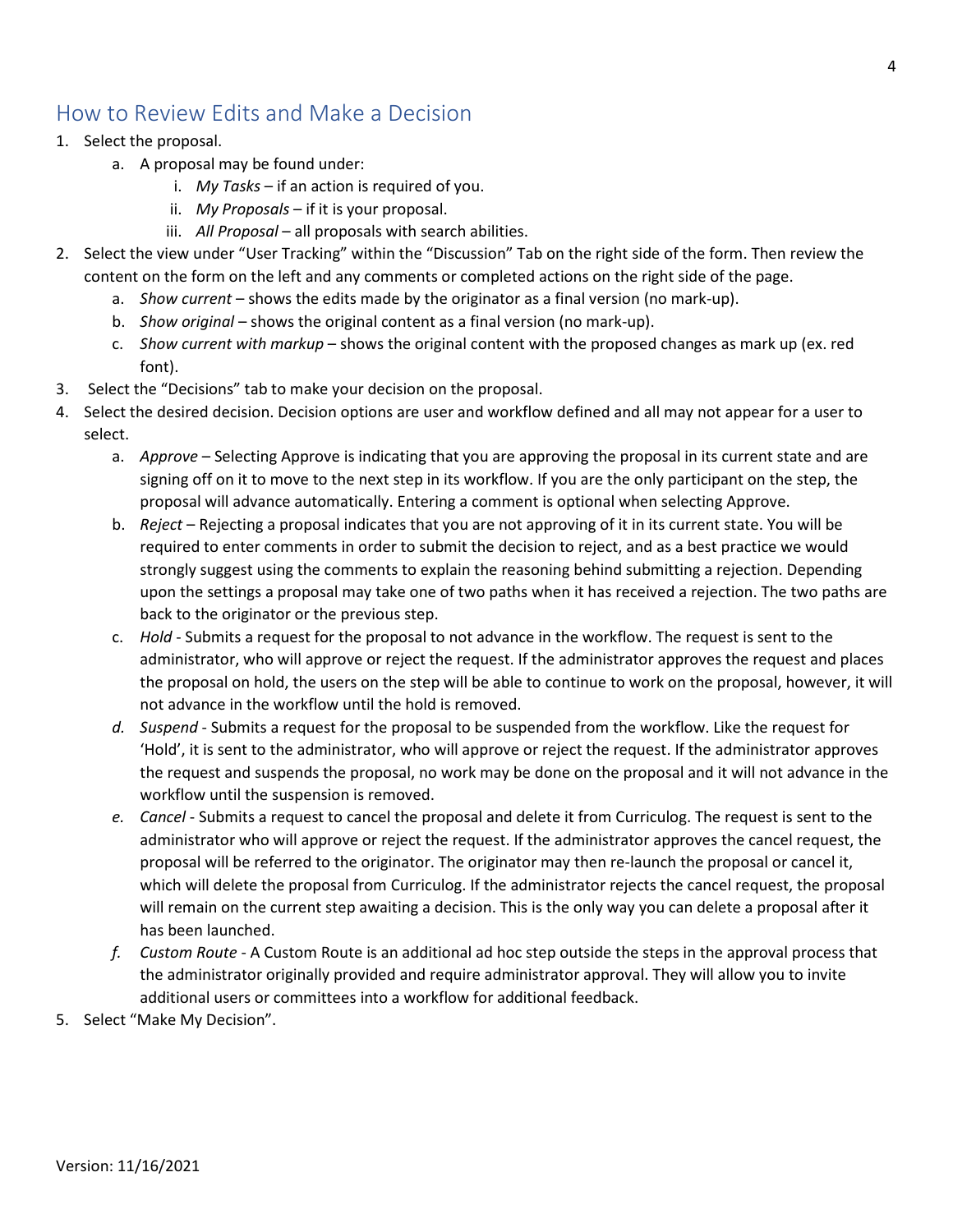# <span id="page-4-0"></span>How to Designate a Custom Route

- 1. A Custom Route is an additional ad hoc step outside the steps in the approval process that the administrator defines based upon the workflow step. They will allow you to invite additional users or committees into a workflow for additional feedback.
	- a. Custom Routes have a tab within the Proposal Toolbox on the right of the form where you will establish your Custom Route but starting them begins as a decision.
- 2. To begin a Custom Route, you will need to select the Custom Route option as a decision from the decision tab, and then select "Make My Decision."
- 3. This will direct you to the Custom Route tab to configure the options for your Custom Route. The first option available will be for you to decide if you would like to re-name the step. It will default to "Custom Route" but if you would like to change it you can click in the field and replace the text.
- 4. The next option is to indicate who you would like to bring into the workflow by choosing the participants. Select the grey arrow to the left of "Participants" and the option will expand. Select "Add Participant".
- 5. This will launch a new window titled "Who is involved on this step?" and will display two options initially Role Types and Hierarchy. Select either to locate a individual(s) by selecting the drop down symbol, and select the appropriate user.
- 6. Once you have determined the participants for the Custom Route, the next step will be to determine what they will be allowed to do by setting the Rules. To view the options available under Rules, click the arrow to the left to expand the section.
	- a. Select if the participants can edit or comment.
	- b. Select if you will require a signature.
	- c. Select if others may view the comments made by the step.
- 7. The Decisions section is where you will determine the types of decisions users can provide, and the direction the proposal will move in.
	- a. Approve / Reject 100% for approval This option indicates that all users on the step must come to a unanimous decision for the step to be approved or rejected.
	- b. Vote: \_\_\_ % for approval This option indicates that a threshold must be reached for the step to advanced, however it still requires that all users on the step provide a decision.
	- c. Quorum Vote: Require \_\_\_ % participation This option indicates that a threshold must be reached for the step to advanced, however it does not require that all users on the step provide a decision.
- 8. The next option determines the path the proposal will take once the Custom Route has been approved. There are two options available and the path you choose will vary based on your needs for the Custom Route.
	- a. *Proposal should come back to this step* This option is often chosen when the reason for a Custom Route is to invite a feedback loop.
	- b. *Proposal should advance to the next step* This option is often selected when you are inviting a user into the workflow to make additional changes or comments and allow the workflow to progress after with no additional revisions on your part.
- 9. The last option on the Decisions tab is an additional notification that you can choose to provide, if the proposal is either approved or rejected.

a. Determine if a deadline is necessary and when reminder messages will be sent.

10. After selecting all the options associated with your Custom Route, you will be required to enter a comment. The comment is usually used to provide explanation to the user being invited and requires a minimum of two characters to be entered.